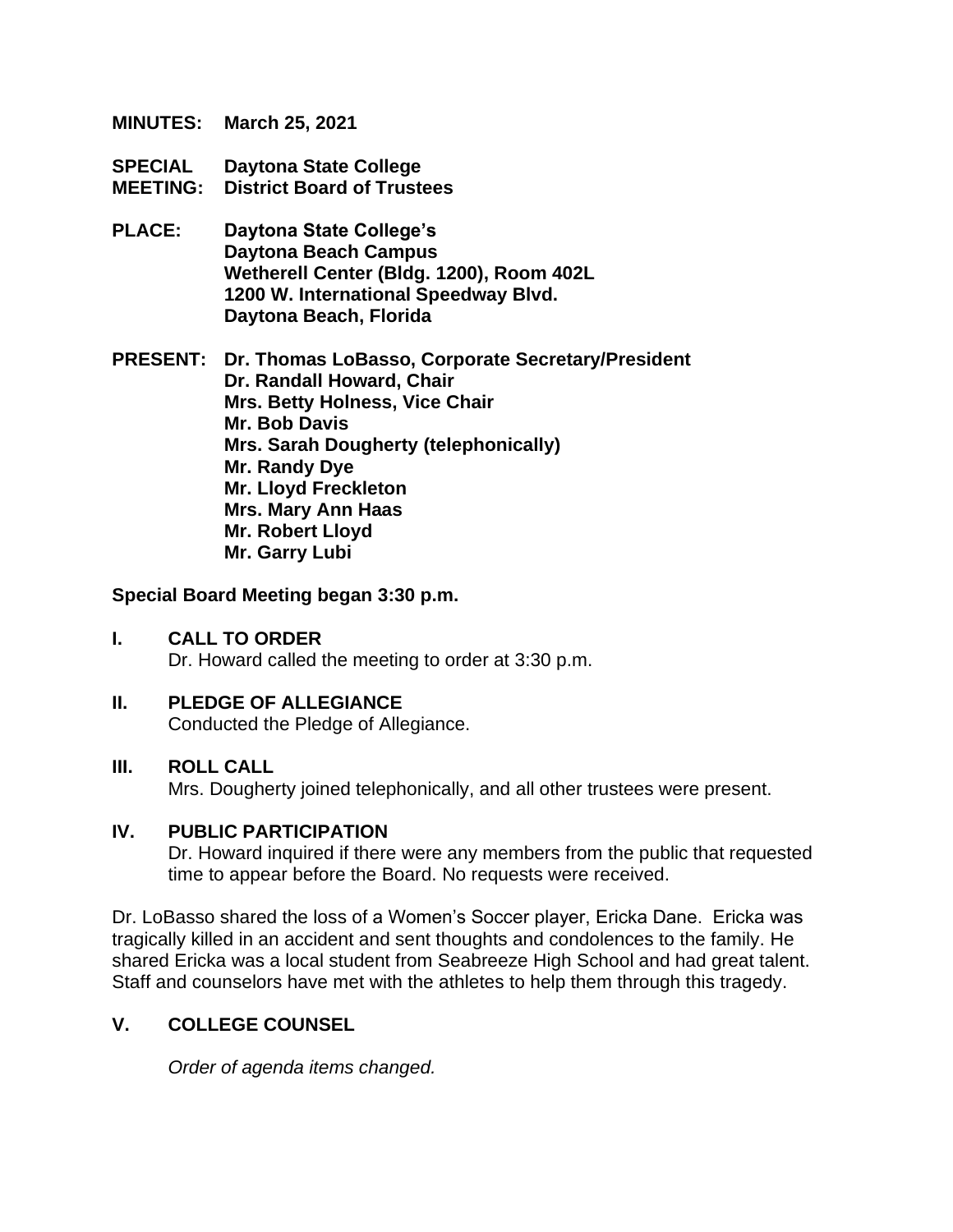# **B. Student Housing – Off-Campus**

## **B-1 Approval of Lease Property Agreement Addendum with DSC Foundation**

Mr. Jon Kaney, Board Attorney, reviewed the addendum to the lease agreement that will extend the term of the agreement for offcampus housing with the new property owners through May 31, 2022. Dr. LoBasso explained there was a rate increase by the new owners.

- **MOTION:** (Dye/Holness) That the District Board of Trustees approve Addendum One to the Lease Property Agreement with the Daytona State College Foundation. Motion carried unanimously.
- **B-2 Approval of Lease Agreement with TL3 Whispering Oaks Villas** Mr. Brian Babb, College Counsel, reviewed and presented for approval. The lease is for 31 residential units that will be used for student athletes until the new residence hall is completed.
	- **MOTION:** (Lloyd/Dye) That the District Board of Trustees approve the Lease Agreement with TL3 Whispering Oaks Villas LLC. Motion carried unanimously.

# **A. Student Housing – On-Campus**

- **A-1 Approval of Authorization to Incur Debt**
- **A-2 Approval of Ground Lease Agreement**
- **A-3 Approval of Support Agreement**
- **A-4 Approval of Personal Services Agreement**

Dr. LoBasso introduced Mr. Ken Artin, attorney with Bryant Miller Olive who is representing the DSC Housing Corporation on the financing of the student housing project. Mr. Artin has much experience in this area and most recently assisted Eastern Florida State College through a similar.

Mr. Artin reviewed items A-1 thru A-4 in detail which included the terms of the loan agreement, ground lease, support and personal services agreements. The 20-year loan can be refinanced after 10 years should the College desire to do so.

The following motion is for Items A-1 thru A-4 as all items were interdependent on one another.